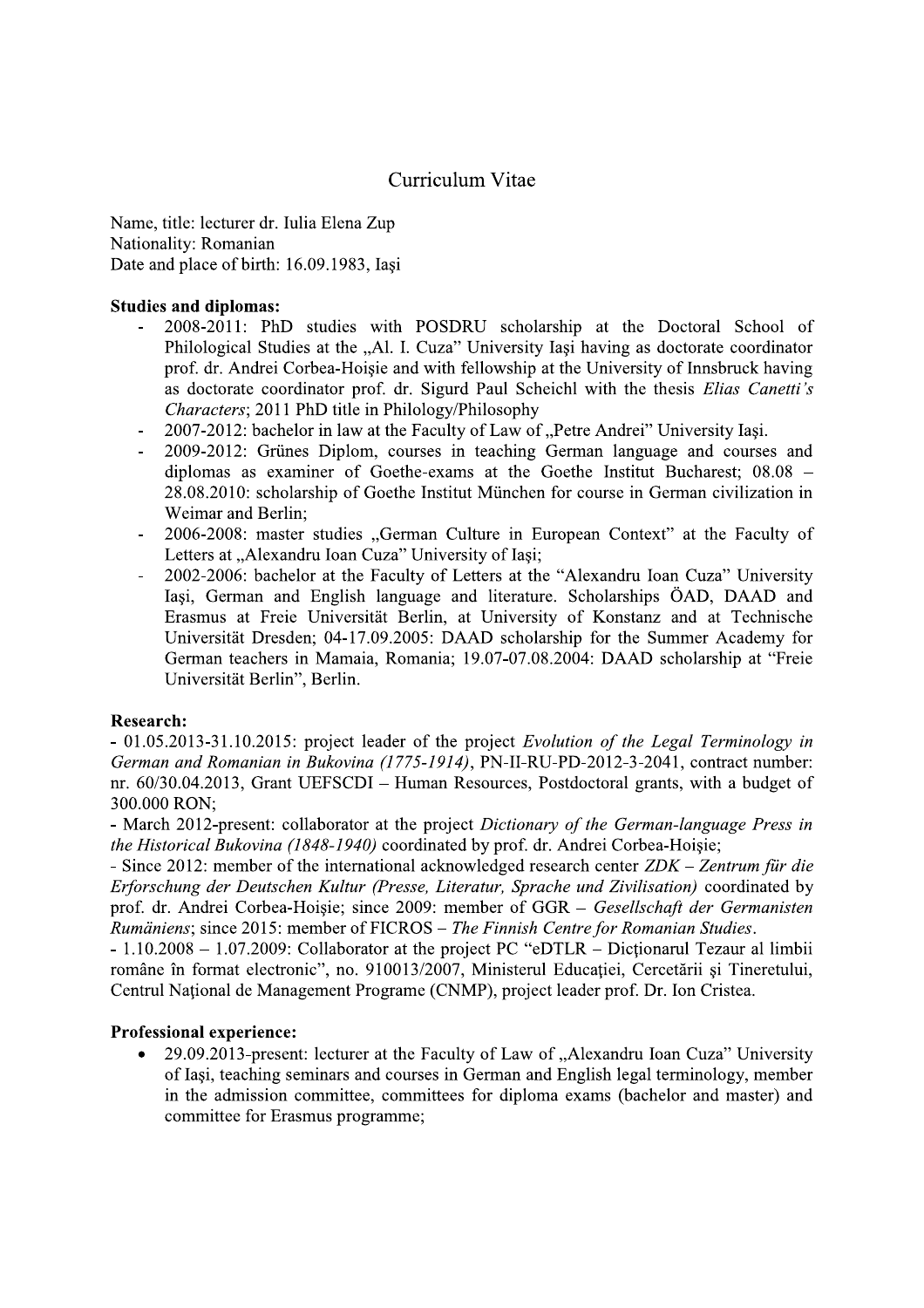- 2008-present: examiner and associated German teacher at the German Cultural Centre Iasi:
- 2006-present: translator for German and English;
- 01.10.2009-01.10.2013: associated lecturer at the Faculty of Law and the Faculty of Letters of "Al. I. Cuza" University of Iasi, teaching German legal terminology and DAF;
- $\bullet$  01.02.2007-15.05.2008: police officer, County Police Inspectorate Iasi.

# **Publications:**

#### **Books (including monographs):** -single author:

- · monograph Elias Canettis Charaktere, series GGR-Beiträge zur Germanistik 28, Editura Universității din București/Paideia, București, 2012, 200 pp, ISSN 1843-0058-28, number of entries in KVK: 15; book review by Gerald Stieg published in the journal Nouvelles recherches sur la litté, la philosophie et la civilisation autrichiennes edited by Jürgen Doll and Jacques Lajarrige, series Austriaca, no. 76/2014 (single author)
- monograph Traducerile legislatiei austriece în Bucovina habsburgică (1775-1918). Editura Universității "Alexandru Ioan Cuza" Iasi, 2015, 258 pp. ISBN 978-606-714-185-6, number of entries in KVK: 10 (single author)

#### -co-author

- Der Unheilige, Gesetz und Strafe in Leo Perutz' Der Judas des Leonoardo in "Das rechte  $\bullet$ Gespräch: keine(r) ringt nach Geltung, aber jede(r) kommt zur Geltung!". Beiträge zur deutschen und österreichischen Literatur der Jahrhundertwende vom 19. zum 20. Jahrhundert, Mariana-Virginia Lazarescu/Delia Cotarlea (ed.), Wissenschaftlicher Verlag Berlin, 2018, p 133-141.
- Extinderea legislatiei Regatului României în Bucovina și traducerile în și din limba germană (1918-1938) in Regalitatea romana. Perspective istoriografice, Mihai-Ștefan Ceaușu, Liviu Brătescu, Simion-Alexandru Gavriș (ed.), Editura Universitatii "Alexandru Ioan Cuza" din Iasi, 2018, p. 346-355, the book was awarded the gold medal at Euroinvent 2018.
- Der Charakter ist eine "Einfache Form" Erweiterung von André Jolles'Kanon am Beispiel von Elias Canettis "Dem Ohrenzeugen. Fünfzig Charaktere" in the book "Jassy liegt am Meer". Expeditionen in die deutschsprachige Literatur zwischen Czernowitz und Lübeck zu Ehren von Andrei Corbea-Hoișie, ed. By Ion Lihaciu, Alexander Rubel, Hartung-Gorre Verlag, Konstanz, 2016, p 367-379,
- Gesetz und Zensur: die zweisprachige Erscheinungsperiode der Czernowitzer Allgemeinen Zeitung in the book Zeitungsstadt Czernowitz. Studien zur Geschichte der deutschsprachigen Presse der Bukowina (1848-1940), Andrei Corbea-Hoișie, Ion Markus Winkler (editors), series Bukowinastudien II, Parthenon, Lihaciu and Kaiserlautern und Mehlingen 2014, pp. 231-255. ISBN 978-3942994-07-1, number of entries in KVK: 14

#### **Articles (single author):**

• Some considerations on the impact of the translation of EU legal texts on the Romanian legal language and legislation, in Analele Stiitifice ale Universitatii "Al. I. Cuza" Iasi, Stiinte Juridice, ed. by Zup Iulia Elena, Ciobaca Carmen, B+, Editura Universitatii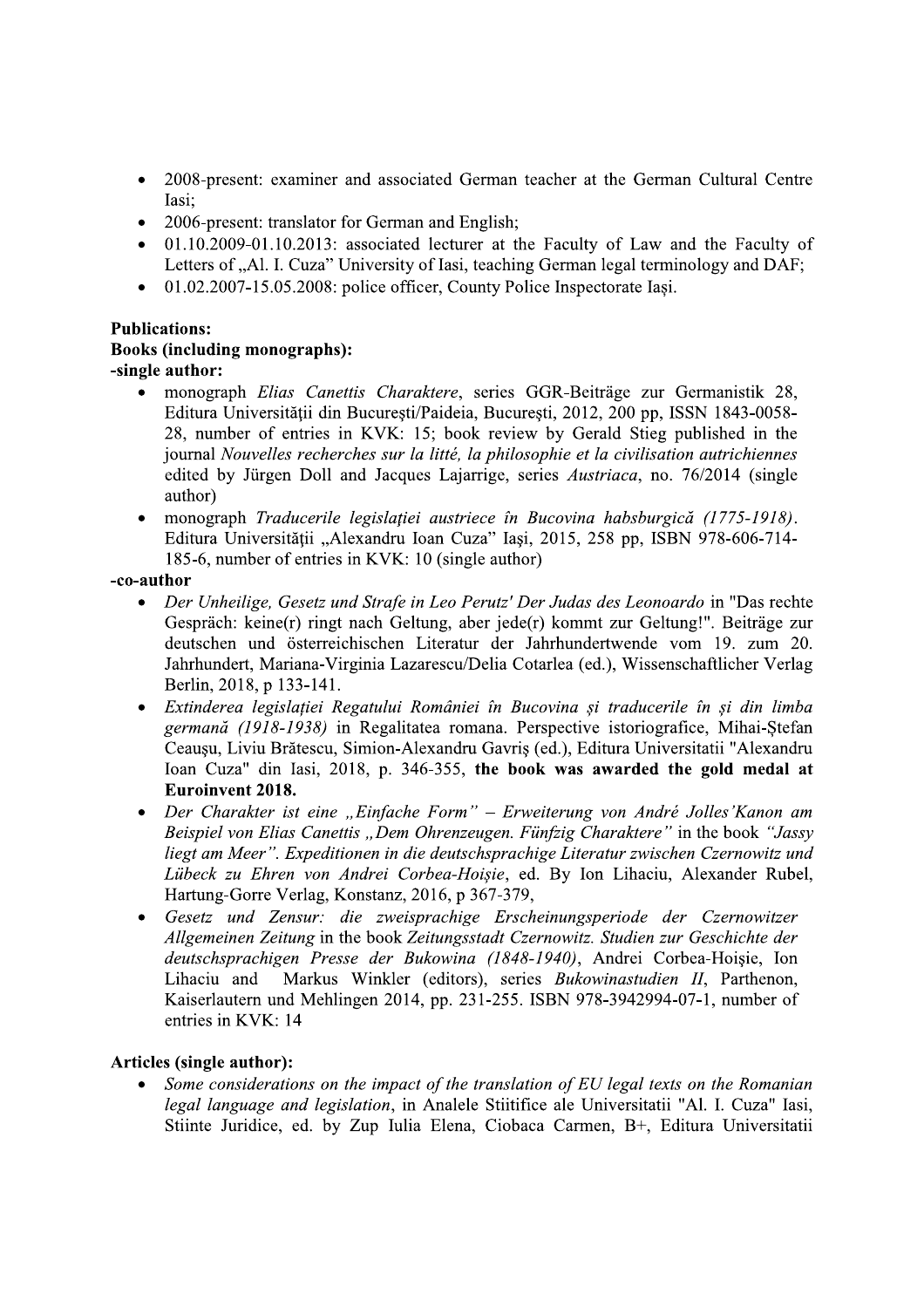Alexandru Ioan Cuza din Iasi, 2017, p. 63-75, http://pub.law.uaic.ro/ro/volumepublicate/2017/anale-uaic-tomul-lxiii-tiine-juridice-supliment

- Aurel Onciul și chestiunea limbilor în Imperiul Habsburgic, in Anuarul Institutului de Istorie A.D. Xenopol, Tomul LIII, 2016, p. 339-347, B CNCS category, indexed in CEEOL http://www.ceeol.com/search/journal-detail?id=517, Copernicus International http://journals.indexcopernicus.com/Anuarul+Institutului+de+Istorie+AD+Xenopol.p106 19,3.html, Genamics JournalSeek http://journalseek.net/cgibin/journalseek/journalsearch.cgi?field=issn&query=0074-039X).
- Die Übersetzungen des Habsburger Allgemeinen Gesetzbuchs ins Rumänische. In: Germanistische Beiträge, vol. XXXVI, edited by Maria Sass, Sibiu 2015. ISSN: 1454-5144. pp. 240-258. http://reviste.ulbsibiu.ro/gb/Band36.html [Journal indexed in Erih Plus

https://dbh.nsd.uib.no/publiseringskanaler/erihplus/periodical/info.action?id=484089 Copernicus, EBSCO, SCIPIO - B+ Index: Lfz. 135-Kode 350 in the list CNCSIS B+];

- Übersetzen an der Peripherie: die Bukowina und ihre deutschsprachige Elite in: Kultuen an Peripherien Mitteleuropas, Jassyer Beiträge zur Germanistik XVII, edited by Andrei Corbea-Hoisie and Sigurd Paul Scheichl, Editura Universității "Alexandru Ioan Cuza"/Hartung-Gorre, Iași/Konstanz 2015, pp. 123-134. ISBN 978-606-714-122-1, published in prestigious international publishing house: http://uefiscdi.gov.ro/userfiles/file/CENAPOSS/Edituri%20prestigiu%20international Arte% 20&%20Stiinte%20Umaniste.pdf
	- The translations of Habsburg Bukovina's Constitutional Acts from 1849/1850, in International Journal of Arts and Sciences, nr. 8/2015, pp. 461-468, ISSN: 1944-6934, indexed in Copernicus - index 81.40, WorldCat, Ulrich's serials directory, Cabell's directories of Educational Curriculum & Methods and Educational Psychology and Administration, ProQuest, Pol-On, the Polish scholarly bibliography operated by the University of Warsaw, Genamics, EBSCO, and Google Scholar, http://www.universitypublications.net/ijas/0803/index.html
	- article Die Übersetzungen der Habsburgischen Strafgesetzbücher ins Rumänische. In: ANADISS. Journal of the Discourse Analysis Research Centre, no 19/2015, Editura Universității Suceava, Suceava, pp 187-198 (Indexed in the international databases: Fabula, Genamics, The linguist list, Kubon-Sagner Deutschland, Ebookpedia, Academic Polska Bibliografia Resource Index, Naukowa: http://www.litere.usv.ro/anadiss/index.indexari.html, ISSN: 2284-5712, ISSN-L: 1842-0400) (single author)
	- German and Romanian legal terminology in Bukovina, in Proceedings (CPCI-SSH) of The Fourth International Conference on Law, Language & Discourse, Editors: Le Cheng, Qinglin Ma, Jinbang Du, Lisa Hale, et al., The American Scholars Press, Inc., 978-0-9861817-0-2, 2014, 199-205. ISBN: p. http://scholarspress.us/conferences/pdf/LLD4-2014.pdf;
- Der rumänische Raum im Werk von Cătălin Dorian Florescu. In: Germanistische Beiträge, vol. XXXI, edited by Maria Sass, Sibiu 2012. ISSN: 1454-5144. pp. 45-56 http://reviste.ulbsibiu.ro/gb/Band31.html [Journal] indexed in Erih Plus https://dbh.nsd.uib.no/publiseringskanaler/erihplus/periodical/info.action?id=484089 ŀ, Copernicus, EBSCO, SCIPIO - B+ Index: Lfz. 135-Kode 350 in the list CNCSIS B+];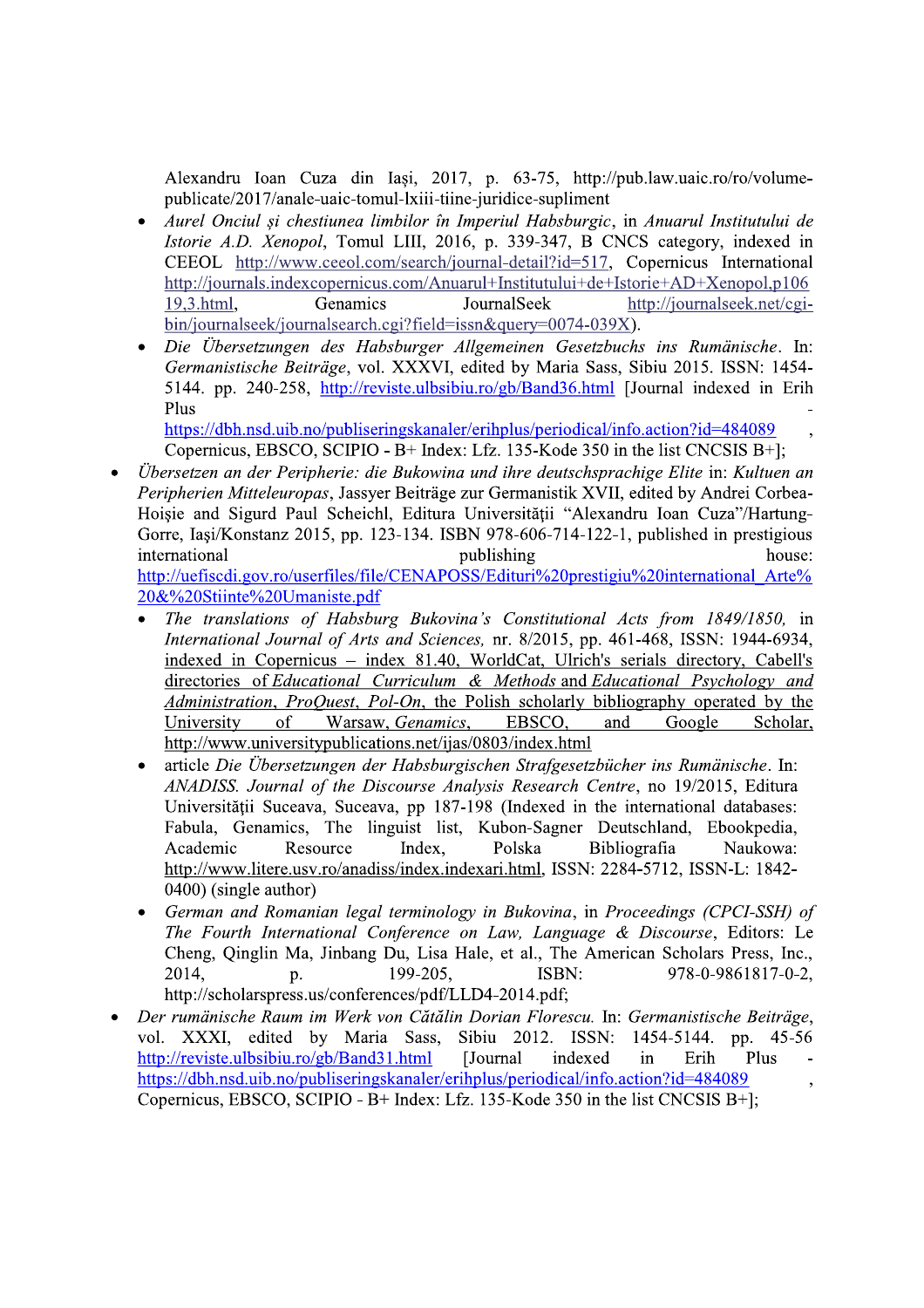- article Charaktere in Elias Canettis Aufzeichnungen. In: ANADISS. Journal of the Discourse Analysis Research Centre, no 12/2011, Editura Universității Suceava, Suceava, pp 263-281 (Indexed in the international databases: Fabula, Genamics, The linguist list, Kubon-Sagner Deutschland, Ebookpedia, Academic Resource Index, Polska Bibliografia Naukowa: http://www.litere.usv.ro/anadiss/index.indexari.html, ISSN: 2284-5712, ISSN-L: 1842-0400)
- Canettis Charaktere. In: Transcarpathica. Germanistisches Jahrbuch Rumänien, volumul 10, editată de George Gutu/Thomas Schares, Paideia, București, 2011, p. 88-107.
	- Die ersten Canetti'sche Charaktere. În: Critical discourse and linguistic variation. New investigation perspectives: receptions, analyses, openings. Editat de Mircea Diaconu și Rodica Nagy, Editura Universitatii "Ștefan cel Mare", Suceava, 2011, pp. 299-302. (BDI Fabula)
	- Der 'Charakter', eine Einfache Form. In: Anale de limbi si literaturi străine ale Universității "Al.I.Cuza" Iași XIII, Editura Universitatii, Iasi, 2011, pp. 93-107.
	- "Der Karneval der akustischen Masken in Elias Canettis Die Blendung" in: Kronstädter Beiträge zur Germanistischen Forschung, volumul XII, Aldus, Brașov, 2010, pp. 91-104. (BDI Copernicus)
	- Ein Autor und seine Puppen. Canettis "Der Ohrenzeuge" und die europäische Tradition der Charaktere. In: Zeitschrift der Germanisten Rumäniens, 2009.
	- Elias Canetti und die europäische Tradition. In: Anale de limbi si literaturi străine ale Universității "Al.I.Cuza" Iași XII, Editura Universitatii, Iași, 2009. S. 133-144.

### **Reviews:**

- Ulrich E. Bach: Tropics of Vienna: Colonial Utopias of the Habsburg Empire, in Toposforschung (...) im Lichte der U-Topie. Literarische Er-örterungen in/aus MittelOsteuropaJassyer Beiträge zur Germanistik, no. XXI, ed. by Andrei Corbea-Hoișie, Ion Lihaciu, 2017, p 637-639
- "Canetti und Hermann Broch. Hrsg. von Penka Angelova/ Marianne Gruber/ Paul Michael Luetzeler" in: Immanuel Weißglas (1920-1979). Studien zum Leben und Werk, Ed. Universității "Al. I. Cuza" Iași, 2010, pp. 469-471.
- "Karin Zogmayer, ... das Rätsel sie sollen lassen stân. Von Elias Canettis Verwandlung" in: Jassver Beiträge zur Germanistik XIII, 2009, p. 490-492;
- "Susanne Lüdemann (Hg.), Der Überlebende und sein Doppel. Kulturwissenschaftliche Analysen zum Werk Elias Canettis" in: Jassyer Beiträge zur Germanistik XIII, 2009, p. 493-495.

# **Translations:**

- Plan sau întâmplare? Creație și evoluție din perspectiva unei credințe raționale by Cardinal CHRISTOPH SCHÖNBORN, Editura Universității "Alexandru Ioan Cuza" Iasi, 2011.
- Forme simple. Hagiografie, legendă, mythos, ghicitoare, zicală, caz, memorabil, basm, glumă by Andrè Jolles, Editura Universității "Alexandru Ioan Cuza" Iași, 2012.

# **Conferences:**

- Member of the organisational team of the conferences Traducerea textelor juridice în cadrul Uniunii Europene, 18-19 Mai 2017, "Alexandru Ioan Cuza" University of Iasi, "Toposforschung (...) im Lichte der U-topie" (Paul Celan). Literarische Er-örterung in/aus MittelOsteuropa, Iași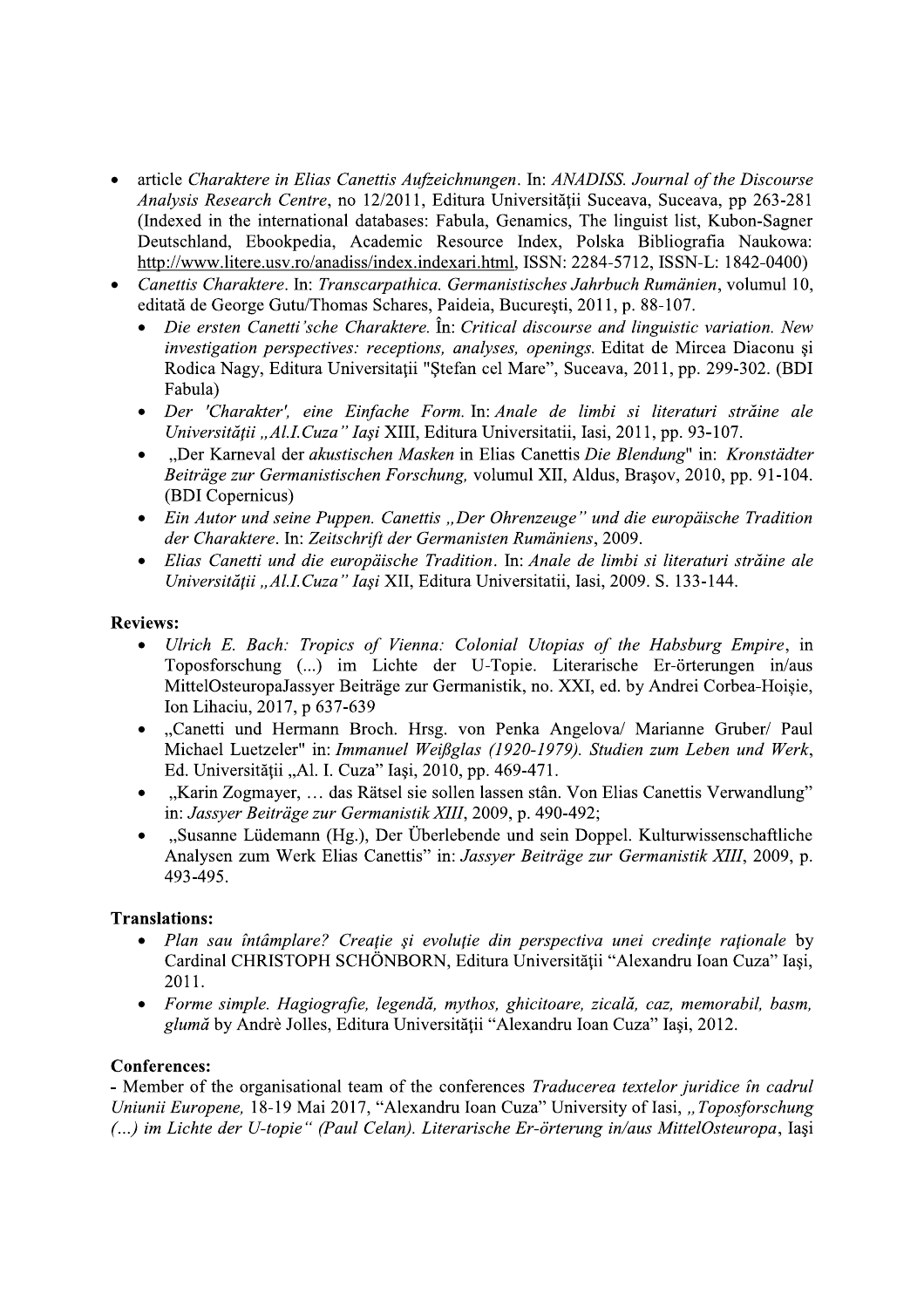September 2016; Gregor von Rezzori. Auf der Suche nach einer größeren Heimat. Grenzüberschreitungen, Iași Mai 2012; Performative Konstruktionen von Weiblickeit in der rumäniendeutschen Literatur nach 1945. December 2008

- $\bullet$ 10-12.10.2018: oral presentation Zup Iulia, Andreea Huțanu Kommunikationsstrategien im mehrsprachigen Raum. Zur Übersetzung von Rechtstexten für die habsburgische Bukowina, international conference Mehrsprachigkeit in der Donaumonarchie (1848-1918), Munchen, http://mehrsprachigkeit2018.de/
- 18-19 mai 2017: oral presentation Implicatiile traducerii legislatiei Uniunii Europene asupra uniformizarii dreptului la nivel european, conference Traducerile juridice in cadrul Uniunii Europene.  $AI.$ Cuza University  $\mathbf{I}$ . Iasi. https://laws.uaic.ro/ro/evenimente/conference-legal-translation-within-the-europeanunion-18-19-mai-2017;
- 21-22.10.2016: Vortrag Extinderea legislației Regatului României în Bucovina și traducerile în și din limba germană, Simpozionul 150 de ani de la instaurarea monarhiei în România – istorie, cultură, patrimoniu - , Institutul de Istorie "A.D. Xenopol", Iași
- 26-30.05.2015: Vortrag The translations of the Habsburg legislation in Bukovina, International Conference for Academic Disciplines, International Journal of Arts and Sciences la Harvard University, Boston, SUA;
- 20-22.11.2014: Vortrag Die Übersetzungen der österreichischen Gesetzbücher ins  $\bullet$ Rumänische in der habsburgischen Bukowina, Tagung der Hermannstädter Germanistik: Das Bild des Anderen in Sprache, Literatur und Gesellschaft, Universitatea "Lucian Blaga", Sibiu - Romania;
- 17-20.10.2014: Vortrag The Evolution of German and Romanian legal terminology in Bukovina, The fourth International Conference on Law, Language and Discourse, China Association of Forensic Linguistics and Multicultural Association of Law and Language,  $Xi<sup>1</sup>$ an - China:
- 3-6.04.2014: Vortrag Historical Bukovina: Scene of Conflicts between People and Languages, The fifth Asian Conference on Arts and Humanities, IAFOR, Osaka – Japan;
- 10-12.04.2014: Vortrag Übersetzer österreichischer Gesetze ins Rumänische in der Bukowina, 4. Internationaler MGV-Kongress: Zentren und Peripherien - Deutsch und seine interkulturellen Beziehungen in Mitteleuropa, Erfurt Universität, Deutschland;
- 4-7.06.2012: Vortrag Der Unheilige, Gesetz und Strafe in Leo Perutz'Der Judas des Leonardo, IX. Internationaler Kongress der Germanisten Rumäniens, Universitatea din Bucuresti;
- 17-19.11.2011: Vortrag Der rumänische Raum im Werk von Cătălin Dorian Florescu, Internationale Tagung Germanistische Forschungswege in und zwischen den Kulturen, Universitatea "Lucian Blaga" Sibiu;
- 8-9.09.2011: Vortrag Die ersten Canetti'schen Charaktere: Comedie Humaine an Irren, Tagung Discurs critic și varietate lingvistică, Universitatea "Stefan cel Mare" Suceava;
- 8-10.04.2010: Vortrag Elias Canettis einfache Formen, 3. Internationaler MGV-Kongress Wien;
- $\bullet$ 25-28.05.2009: Vortrag Ein Autor und seine Puppen. Canettis Der Ohrenzeuge und die europäische Tradition der Charaktere, VIII. Internationaler Kongress der Germanisten Rumäniens, Cluj;